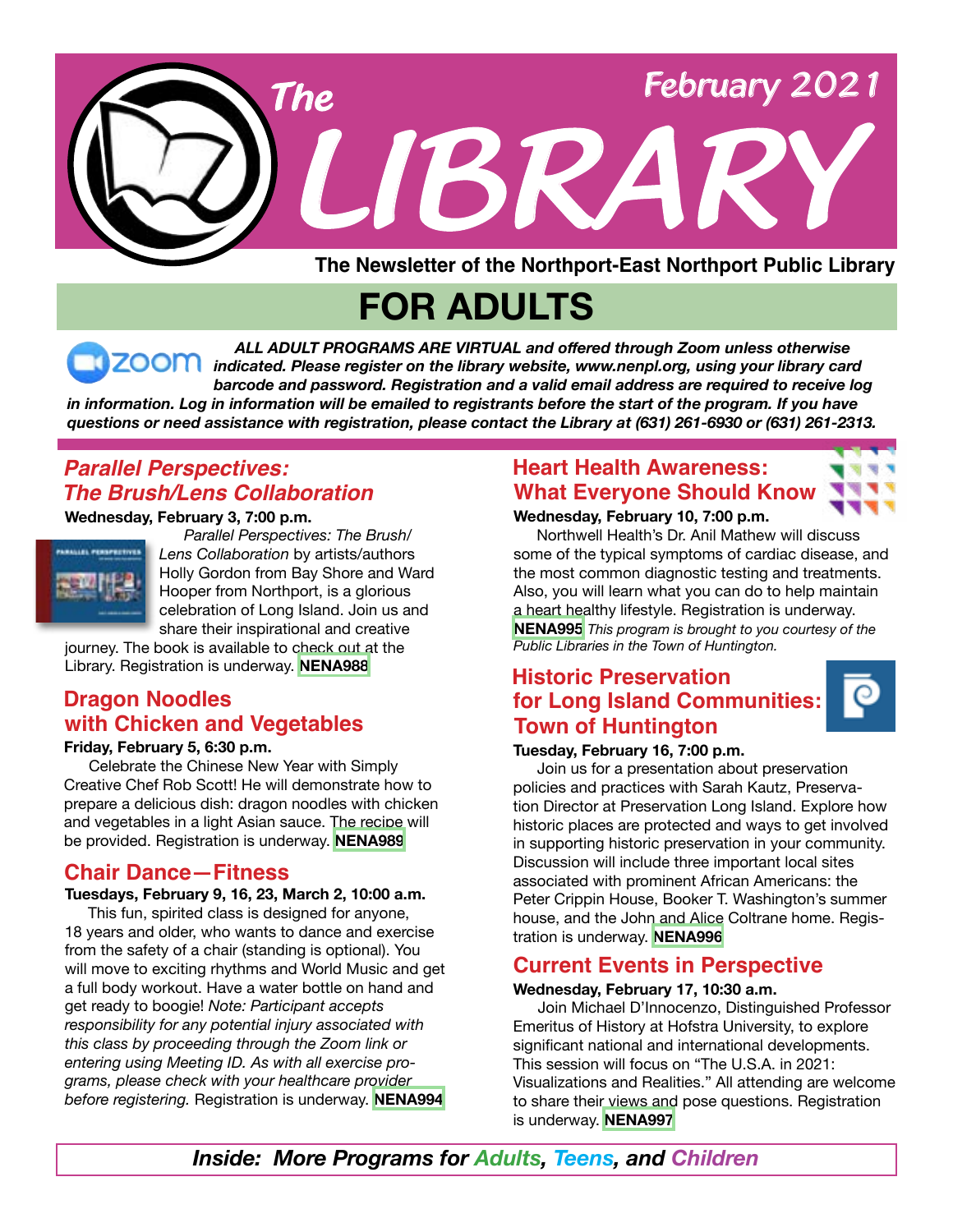# **FOR ADULTS**

Print copies of the books will be available for pick up at the Northport building Circulation Desk, or you may access a copy of the ebook or audiobook on the library Downloads page: **[www.nenpl.org/downloads/](http://www.nenpl.org/downloads/index.php) [index.php](http://www.nenpl.org/downloads/index.php)**

*Book Groups*



### **Page Turners**

**Thursday, February 11, 2:00 p.m.** Join Page Turners leader Donna Diamond to discuss *American Dirt* by Jeanine Cummins. Registration begins February 1. **[NENA998](https://search.livebrary.com/record=g1102892~S43)**



#### **Novel Ideas**

**Monday, February 22, 7:00 p.m.**

 Join Librarian Candace Reeder to discuss *Daisy Jones & the Six* by Taylor Jenkins Reid. Registration begins February 1. **[NENA999](https://search.livebrary.com/record=g1102898~S43)**

### HEY, LOCAL BOOK GROUPS!



**Let the Library obtain multiple copies of your next read for the members of your book group. Call the Northport building Reference Desk at 631-261-6930 for further details.** 

# **Medicine Collection at the Library**

#### **(N & EN) Tuesday, February 23, 3:30-6:30 p.m.**

 The Northport Police Department and the Suffolk County Sheriff's Office will collect unused or expired prescription and over-the-counter medications. Proper disposal of these items is essential for risk reduction and environmental protection. No questions asked and no personal information is required.

**Northport**: Items in pill form only.

**East Northport**: Items in pill form as well as hypodermic needles and liquids. The hypodermic needles must be stored in a heavy-duty plastic container with a tight-fitting, puncture-resistant lid and labeled "sharps." **All medication must be placed in plastic Ziploc bags before arrival or it will not be**

**accepted.** *This event is co-sponsored by the Northport-East Northport Community Drug and Alcohol Task Force.*



# **Crepes Filled with Chocolate or Strawberries**

#### **Thursday, February 18, 11:00 a.m.**

 Join The Baking Coach for a demonstration of how to make delicious, delicate crepes that can be filled with chocolate or strawberries, and topped with whipped cream. The recipe will be emailed to registrants. Registration is underway. **[NENA001](https://search.livebrary.com/record=g1102920~S43)**

# **Jackie Gleason without** *The Honeymooners*

#### **Tuesday, February 23, 2:00 p.m.**

 Brooklyn-born comedian Jackie Gleason is best known for his classic television series *The Honeymooners*, but there is much more to him than being bus driver Ralph Kramden. Sal St. George will outline how Gleason successfully made the transition to dramatic roles in films such as *The Hustler* and *Requiem for a Heavyweight*, even winning a coveted Tony Award. Registration is underway. **[NENA009](https://search.livebrary.com/record=g1102999~S43)**

# **Dutch Masterpieces at the Metropolitan Museum of Art**



**Wednesday, February 24, 7:00 p.m.** Dutch paintings of the 17th Century—

the Golden Age of Rembrandt, Hals, de Hooch, Steen, and Vermeer—have been a highlight of The Met collection since the Museum's founding. The works of art are installed thematically to present topical issues in 17th century Dutch culture including debates about religion, consumption, the national landscape and seascape, professions, the thriving middle class, and the domestic lives of women. Professor Thomas Germano will present a virtual visual lecture. Registration is underway. **[NENA002](https://search.livebrary.com/record=g1102926~S43)**

#### **Tuesday, March 2, 7:00 p.m. Long Island's White Shark Research**

 Long Island's coastal waterways have an abundance of sharks, all of which we know very little about. In 2015, a small group of researchers was the first to deploy a satellite tag on a juvenile great white shark off of the south shore. Over two subsequent summers, a partnership with OCEARCH enabled the tagging of an additional 20 white sharks near Montauk. In this presentation, learn about the continued work of the Shark Research and Education Program of the South Fork Natural History Museum. Registration is underway. **[NENA003](https://search.livebrary.com/record=g1102931~S43)**

### **To find out if the Library is closed due to inclement weather:**

Call either library building for a recorded message:

or check the library website: **[www.nenpl.org](http://www.nenpl.org) (N) 631-261-6930 • (EN) 631-261-2313**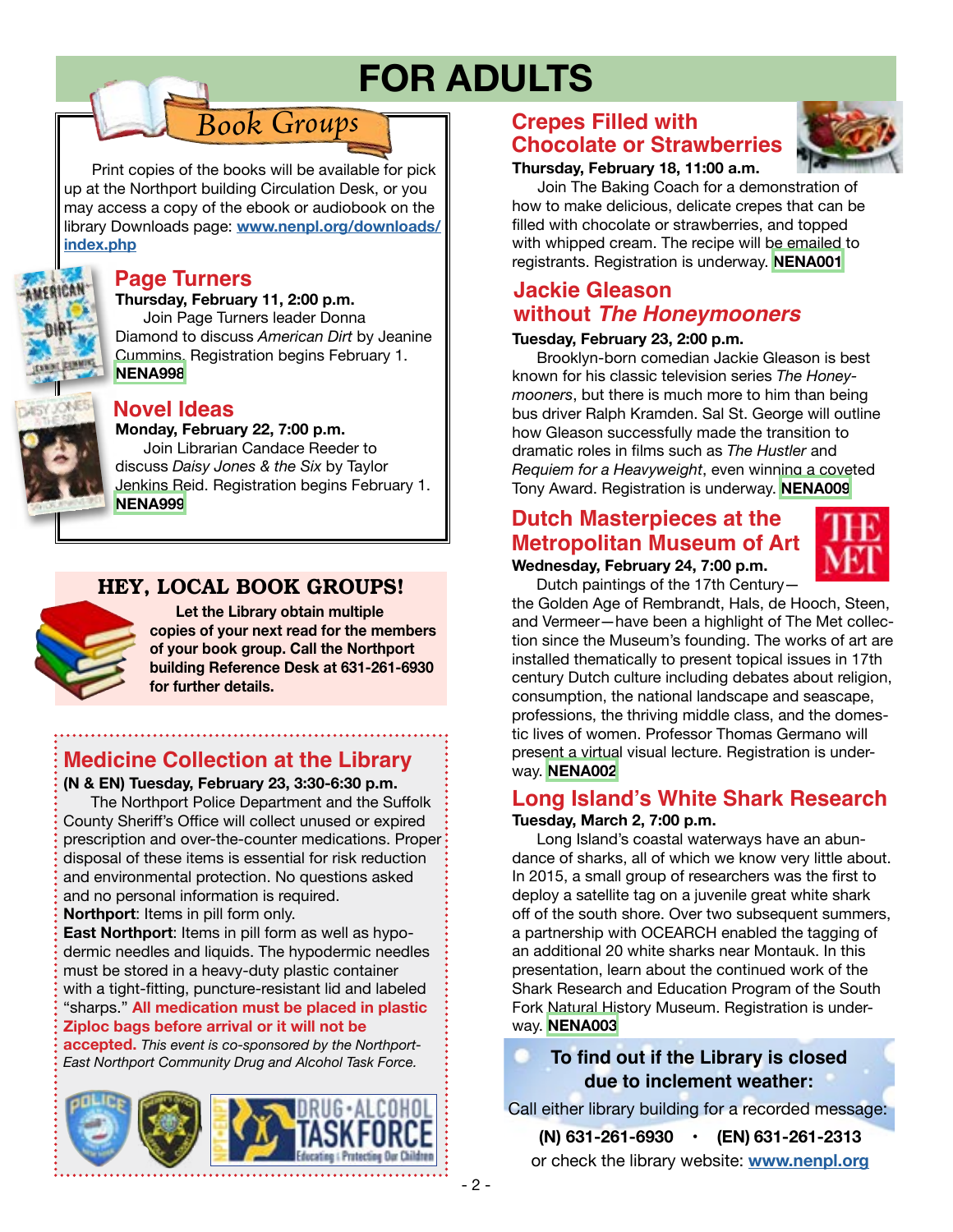# **FOR ADULTS**

# Language Learning & Literacy

# **Pronunciation Practice**

**Mondays, February 1, 8, 22, 5:00 p.m.** Registration is underway. **[NENR286](https://search.livebrary.com/record=g1100864~S43) Mondays, March 8, 15, 22, April 5, 12, 19, 26, 5:00 p.m.** 

Registration begins February 22. **[NENR292](https://search.livebrary.com/record=g1101911~S43)**

Develop your English pronunciation skills with a certified Speech Language Pathologist and Accent Modification Trainer. You will learn how to use Standard American English sounds and strategies that will help you to get your point across.

## **Dynamic English**

**Thursdays, February 4, 11, 25, 7:00 p.m.** Registration is underway. **[NENR287](https://search.livebrary.com/record=g1100908~S43) Thursdays, March 4, 11, 18, 25, April 8, 15, 22, 29, 7:00 p.m.**

Registration begins February 22. **[NENR293](https://search.livebrary.com/record=g1099946~S43)** Develop your English vocabulary, grammar, reading, and pronunciation with this friendly English conversation group.

# **Computer Classes**

# **Introduction to Microsoft Windows 10**

#### **Thursday, February 4, 7:00 p.m.**



 This class provides an overview of the Microsoft Windows 10 operating system. Registration is underway. **[NENC406](https://search.livebrary.com/record=g1102254~S43)**

**B** GoToMeeting

### **How to Use Your Digital Camera**

#### **Thursday, February 11, 7:00 p.m.**

 Learn how to use the basic features of a digital camera such as flash settings, optical and digital zoom, menu settings, and image quality. Have your digital camera and manual on hand, or just follow along. Registration is underway. **[NENC407](https://search.livebrary.com/record=g1102256~S43)**

**B GoTo**Meeting



 **Just got a PS5? Come browse the new selection of PS5 games in our Media section. We also have many titles available for PS4, Xbox One, and Nintendo Switch!** 

### **Let's Learn English**

#### **Fridays, February 5, 12, 26, March 5, 12, 19, 26, April 9, 16, 23, 30, 2:00 p.m.**

In this fun interactive program you will learn Basic English vocabulary, pronunciation, conversation, and reading and writing skills in collaboration with Literacy Suffolk. New students may apply through Literacy Suffolk and be matched with a personal tutor to help them on their English language journey. Registration is underway. Call 631-261-2313, ext 210, to register.

### **Everyday Spanish**

#### **Tuesdays, March 9, 16, 23, April 6, 13, 20, 27, 4:00 p.m.**

Spanish conversation with a focus on building listening skills, improving comprehension, and mastering key vocabulary to help you start conversing in Spanish immediately. Please note: this is not a traditional leveled Spanish language class. Registration begins February 22. **[NENR294](https://search.livebrary.com/record=g1099952~S43)**

## **Cool Apps for Your iPad and iPhone**

#### **Thursday, February 25, 7:00 p.m.**

 With thousands of iPad and iPhone apps out there, how can you find the useful ones? Learn how to use the App Store, find free apps, and discover apps that you cannot live without! Have your device and Apple ID and password on hand, or just follow along. Registration is underway. **[NENC408](https://search.livebrary.com/record=g1102258~S43)**

### $\square$  200 $m$

## **Introduction to Google Apps & Docs**

#### **Thursday, March 4, 7:00 p.m.**

 Learn how to create a Google account and use the applications Calendar, Maps, Drive, Docs, and Sheets. For intermediate computer users. Registration is underway. **[NENC409](https://search.livebrary.com/record=g1100160~S43)**

**B** GoToMeeting

# **Medicare Counseling (by phone)**

 **Wednesday, February 10 [NENA005](https://search.livebrary.com/record=g1102902~S43)**

 **Tuesday, February 16 [NENA006](https://search.livebrary.com/record=g1102904~S43) 10:00, 10:30, 11:00, or 11:30 a.m.**

 A volunteer from the Health Insurance Information Counseling Assistance Program (HIICAP) will answer your questions about Medicare and supplementary insurance in a one-on-one phone consultation. Registration is underway.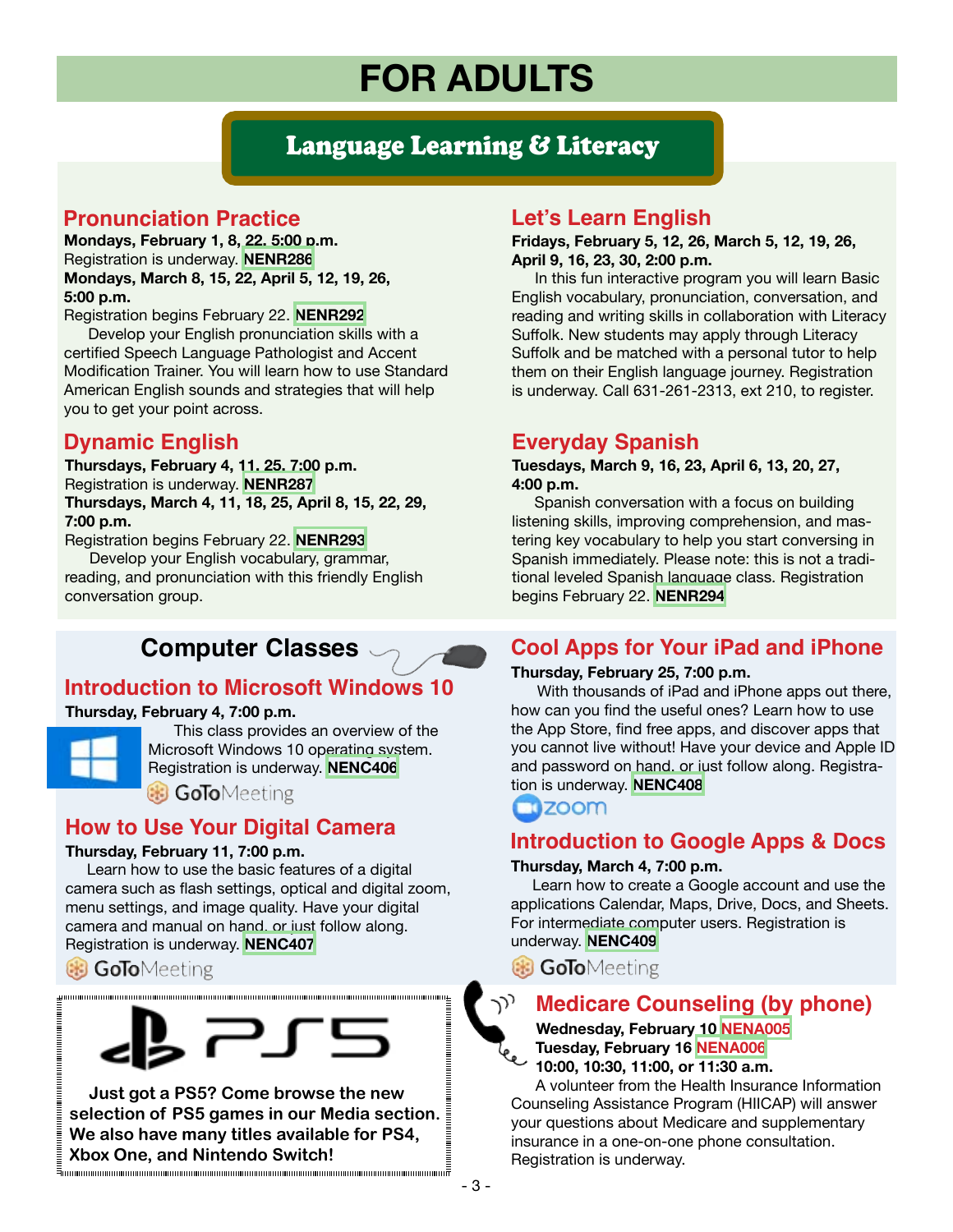# **FOR TEENS**

 *ALL TEEN PROGRAMS ARE VIRTUAL and offered through Zoom unless otherwise indicated. Please register on the library website, www.nenpl.org, using your library card barcode and password. Registration and a valid email address are required to receive log in* information. Log in information will be emailed to registrants before the start of the program. If you have ques*tions or need assistance with registration, please contact the Library at (631) 261-6930 or (631) 261-2313.*

#### **Registration for the following Teen Programs begins February 1.**

# **Pop-Up Valentine's Day Cards**

**Thursday, February 11, 4:00-5:30 p.m.** Get ready for Valentine's Day with a handson pop-up greeting card workshop. Create, color, and decorate your own pop-up cards. The materials for this program may be picked up at the Northport building Teen Center upon registration. **[NENY792](https://search.livebrary.com/record=g1102969~S43)**

### **Dungeons & Dragons**

#### **Wednesday, February 17, 2:00–4:00 p.m.**

Do you love tabletop RPGs, or are you looking to learn the basics of Dungeons & Dragons? Join your friends in this fun D&D quest. **[NENY793](https://search.livebrary.com/record=g1102970~S43)**

# **Take and Make Kits**

 Registration and pickup begins February 1. All kits are to be picked up at the Northport building Teen Center. *Your registration will be canceled if your kit is not picked up by February 22.*



# **Jedi Starfighter**

 Construct two Jedi Starfighter paper planes. Simple instructions are included. **[NENY795](https://search.livebrary.com/record=g1102972~S43)**



## **Watermelon Coasters**

 Sweeten up two wood slices to use as coasters. **[NENY796](https://search.livebrary.com/record=g1102973~S43)** 



## **Heart Canvas Tote Bag**

 Create your own design using paint and a few different styles of heart templates. **[NENY794](https://search.livebrary.com/record=g1102971~S43)**

**Registration for the following Teen Volunteer Opportunities begins February 1.** *Open to students in grades 7–12* **You may choose two volunteer opportunities.**

# **Teen Advisory Board: No-Sew Blankets for Shelter Animals**

#### **Monday, February 8, 7:00–7:30 p.m.**

 Join us to receive instruction on how to make a no-sew blanket. Pick up your kit for this program at the Northport building Teen Center. Blankets must be returned to the Northport building Teen Center by Monday, March 1. One and a half hours of volunteer time will be awarded. **[NENY797](https://search.livebrary.com/record=g1102977~S43)**

# **Dating Safety Tips**

#### **Tuesday, February 9, 6:00–7:00 p.m.**

 Join a social work intern and learn dating safety tips to help keep you and your friends safe. You will have the opportunity to submit anonymous questions ahead of the program. This program is in collaboration with the public libraries in the Town of Huntington. One hour of volunteer time will awarded. **[NENY800](https://search.livebrary.com/record=g1103000~S43)**

## **Heart Suncatcher for Senior Living Residents**

 Pick up your kit at the Northport building Teen Center and make a suncatcher for senior living residents. Suncatcher must be returned to the Northport building Teen Center by Monday, March 1. Two hours of volunteer time will be awarded. **[NENY798](https://search.livebrary.com/record=g1103001~S43)**

### **1,000 Hearts**

 This project is based on small pocket hearts which are handmade from felt and stitched with love and good intentions. The handmade hearts are then offered to people as a symbol of compassion, care, and kindness. Pick up your heart kits at the Northport building Teen Center upon registration. Email a photo of your completed hearts to:

**teenvolunteer@nenpl.org**. One hour of volunteer time will be awarded. **[NENY799](https://search.livebrary.com/record=g1103002~S43)**

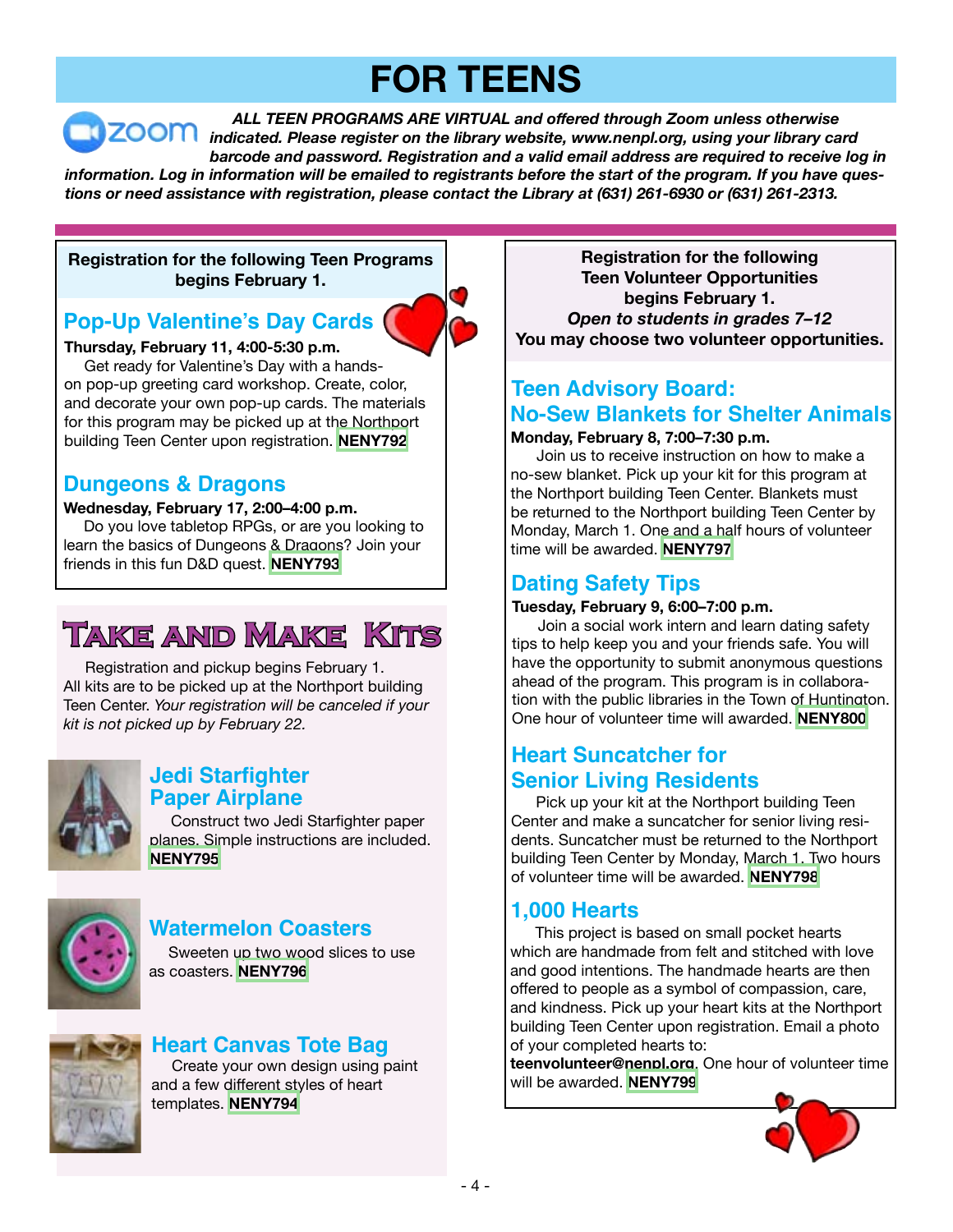# **FOR CHILDREN**

 *ALL CHILDREN'S PROGRAMS ARE VIRTUAL and offered through Zoom unless otherwise indicated. Please register on the library website, www.nenpl.org, using your library card barcode and password. Registration and a valid email address are required to* receive log in information. Log in information will be emailed to registrants before the start of the program. If you have questions or need assistance with registration, please contact the Library at (631) 261-6930 or *(631) 261-2313.*

# **Come join us on . . .**

 Registration for the following Road to Reading programs is underway.



# **the Road to Reading!**

Individual registration is required for each session of a series program.

# **Storytime Virtual Tidbits**

Choose one or more of the following sessions: **Friday, February 5, 10:00 a.m. [NENJ200](https://search.livebrary.com/record=g1102420~S43) Friday, February 12, 10:00 a.m. [NENJ201](https://search.livebrary.com/record=g1102456~S43) Friday, February 19, 10:00 a.m. [NENJ202](http://NENJ202) Friday, February 26, 10:00 a.m. [NENJ203](https://search.livebrary.com/record=g1102461~S43)**

C*hildren birth–5 years with adult; siblings welcome* This quick splash of great books, fingerplays, and songs—specially selected by our Librarians will add a little fun to your Fridays. Participate live via Zoom at 10:00 a.m. Friday, or watch the video anytime through Sunday night. *Registrants will be emailed a link to the live Zoom meeting as well as a link for additional viewings.* (20 min.)

**Time for Tots**

Choose one or more of the following sessions: **Tuesday, February 9, 10:00 a.m. [NENJ204](https://search.livebrary.com/record=g1102538~S43) Tuesday, February 16, 10:00 a.m. [NENJ205](https://search.livebrary.com/record=g1102539~S43) Tuesday, February 23, 10:00 a.m. [NENJ206](https://search.livebrary.com/record=g1102540~S43)** *Children 2–5 years with adult; siblings welcome*

 This fun and fast-paced preschool program includes music, movement, and storytelling. Children will participate in various activities with items from home to help develop fine motor skills. *Registrants will be emailed a link to the Zoom meeting.* (30 min.)

# **Fluff 'n Feathers Storytime**

#### **Tuesday, February 16, 7:00 p.m.**

*Children birth–5 years with adult; siblings welcome* Join us for a real "tweet" as we celebrate National Bird Feeding Month together! Enjoy an evening of books, songs, and dance, right from your very own nest! *Registrants will be emailed a link to the Zoom meeting.* (30 min.) **[NENJ207](https://search.livebrary.com/record=g1102418~S43)**

# **Sing & Play**

Choose one or more of the following sessions: **Monday, February 22, 11:00 a.m. [NENJ208](https://search.livebrary.com/record=g1102511~S43) Monday, March 1, 11:00 a.m. [NENJ209](https://search.livebrary.com/record=g1102512~S43) Monday, March 8, 11:00 a.m. [NENJ210](https://search.livebrary.com/record=g1102513~S43)** *Children birth–5 years with adult; siblings welcome*

 Sing and dance along to a variety of music with Molly Mouse. *Registrants will be emailed a link to the Zoom meeting.* (30 min.)

## **Signing Stories**

**Thursday, February 25, 10:00 a.m.** 

*Children birth–5 years with adult; siblings welcome* Children will get an introduction to sign language in this fun and interactive program that will enhance their developing communication skills. *Registrants will be emailed a link to the Zoom meeting.* (30 min.) **[NENJ211](https://search.livebrary.com/record=g1102541~S43)**



## **Library Winter Bingo on READsquared**

#### **Through March 1**

*Children birth–grade 5*

Warm up your winter with some fun family activities! Complete the tasks on our Winter Bingo Board and earn a prize when you get five in a row. Prizes will be awarded for up to five bingos for each child. Fill the entire card and receive a bonus prize!

 To participate, create a READsquared account at **[nenplny12.readsquared.com](http://nenplny12.readsquared.com)** or download the READsquared app. Visit the Children's page on the library website for more information.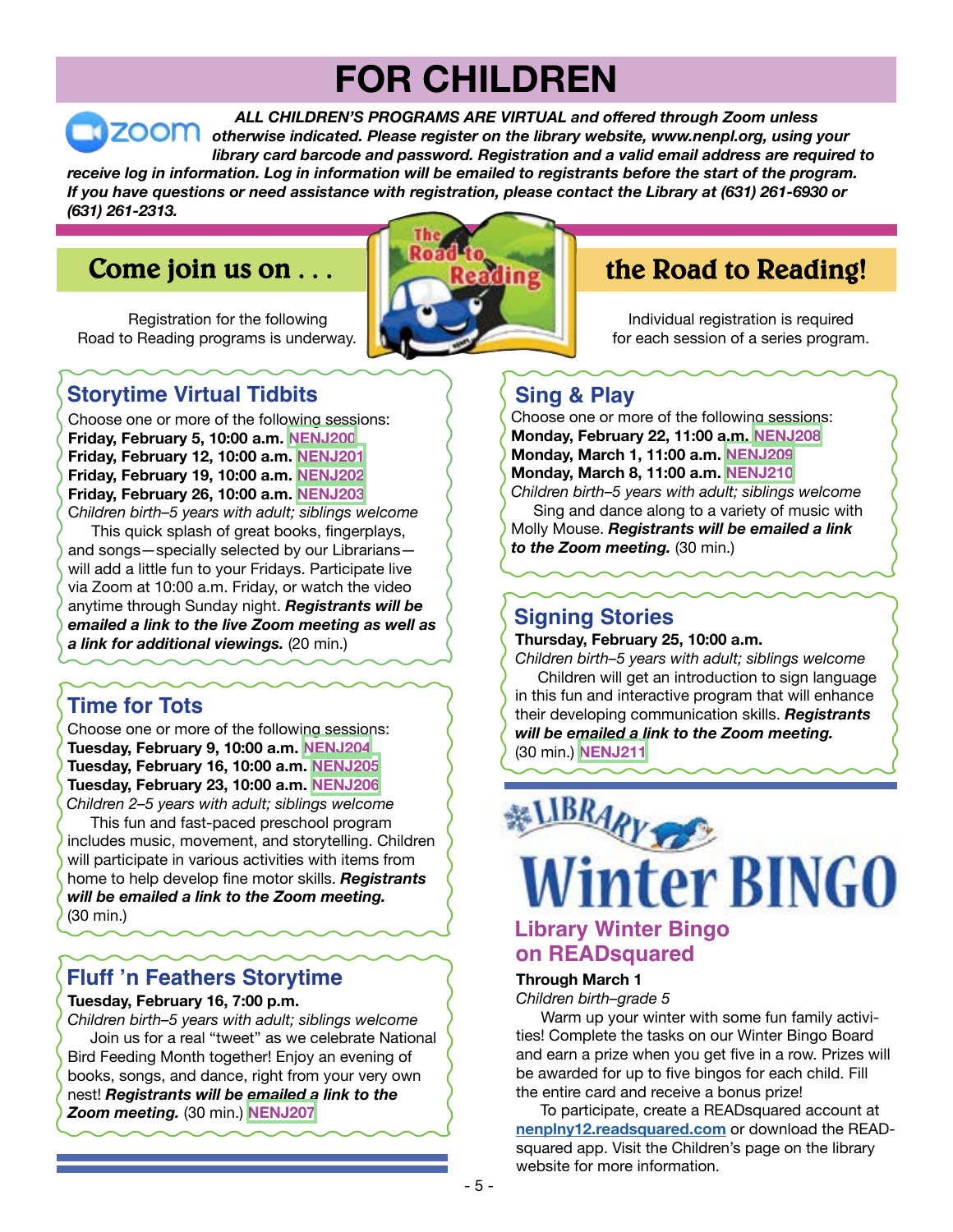# **FOR CHILDREN**

# **Take 'n Make Yellow Submarine**

**Kits available to registrants beginning February 1** *Children 3 years and up*

Celebrate the anniversary of The Beatles' arrival in the United States on February 7, 1964



by making your own floating yellow submarine with self-adhesive foam shapes. *Please include your preference for pickup location (Northport or East*

*Northport building) with your registration.* Registration is underway. **[NENJ212](https://search.livebrary.com/record=g1102506~S43)**

# **Chocolate Chip Heart Pretzels**

### **Available February 1–28**

*Children in grades K-5*

Let The Baking Coach teach you how to make Valentine soft pretzels with a "twist" of flavor. *Registrants will be emailed a recipe as well as a link to watch the video at the time of their choosing. The link will be active from February 1, 9:00 a.m. through February 28, 9:00 p.m. only.* (30 min.) Registration is underway. **[NENJ213](https://search.livebrary.com/record=g1102320~S43)**

# **"Address the Stress" Parenting Pack**



#### **Available beginning February 2**

 Parenting is especially challenging these days, so pick up a pack of great ideas to help adults deal with the ever-changing demands. The packet includes effective parenting tips, at-home activities to engage children grappling with boredom, "How am I feeling?" lions, and a colorful stress ball.

# **Random Acts of Kindness**

**Available beginning February 8**

*"No act of kindness, no matter how small, is ever wasted."* - Aesop

Celebrate National Random Acts of Kindness Day by picking up an activity packet with fun suggestions to share kindness with your family and friends.

# **Alastair Moock's Valentine Concert**

### **Available February 8–21**

*Children 2 years and up*



 Rock out with Grammy-nominated Bostonian Alastair Moock. His playful lyrics and lively music will bring laughter and love to your Valentine's Day. *Registrants will be emailed a link to watch the video at the time of their choosing. The link will be active February*

*8–21 for multiple viewings.* (40 min.) Registration is underway. **[NENJ214](https://search.livebrary.com/record=g1102233~S43)**

#### **Available beginning February 8 Take Home Craft: Capture My Heart**



Create and decorate a Valentine version of the classic cup-and-ball game. Pick up a craft packet to make and enjoy at home.



# **Happy Birds! Virtual Show**

#### **Wednesday, February 17, 3:00 p.m.** *For families*

Prepare to be wowed by this troop of talented feathered friends from sunny California. Seven amazing parrots will perform up to 25 tricks, talk, and sing. *Registrants will be emailed a link to the Zoom meeting.* (45 min.) Registration is underway. **[NENJ218](https://search.livebrary.com/record=g1102507~S43)**

# **Adventures in Art: Modern Painting— Piet Mondrian and Jackson Pollock**

#### **Thursday, February 18, 11:00 a.m.**

*Children in grades K–5*

Discover and compare the paintings of these modern masters, then create your own abstract art inspired by their work. Join the class live via Zoom, or watch a recording of the class at the time of your choosing. *Registrants will be emailed a link to the live Zoom meeting as well as a link for additional viewings.* (45 min.) Registration is underway. **[NENJ215](https://search.livebrary.com/record=g1102186~S43)**

## **Family Picture Book Trivia**

#### **Friday, February 19, 7:00 p.m.** *Children in grades K-5*

 Test your knowledge of the most popular picture books in this online trivia game. Participants will need two devices to play: one to watch the questions via Zoom and one to submit answers. Families can work together or compete against one another. A prize will be awarded to the winning team. *Registrants will be emailed a link to the Zoom meeting.* (60 min.) Registration is underway. **[NENJ217](https://search.livebrary.com/record=g1102503~S43)**

# **Paws to Read**

# **Thursday, February 25, 6:30 p.m.**

*Children in grades 1–5 with adult*

 Grab a book and Zoom with a certified therapy dog. Readers can practice their skills in a safe and

nonjudgmental environment. Children must be accompanied by an adult. Please select a 15-minute time slot when registering. *Registrants will be emailed a link to the Zoom meeting.* (15 min.) Registration is underway. **[NENJ216](https://search.livebrary.com/record=g1102305~S43)**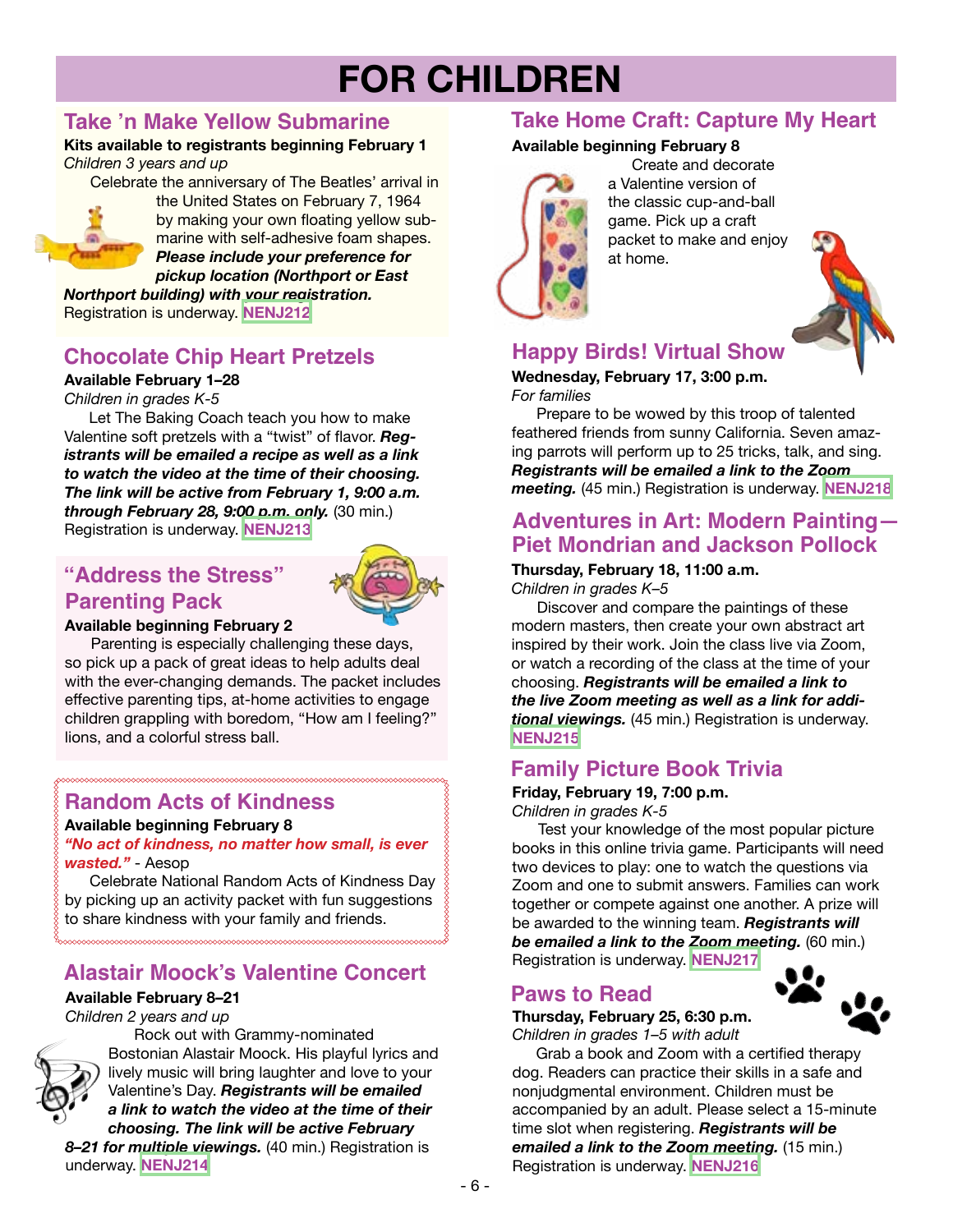# **FOR CHILDREN**

# **Design a Bookmark Contest**

#### **Entries accepted through February 8**

 Children in grades K-5 are invited to submit their original designs for our Annual Design a Bookmark Contest. Entry guidelines and forms are available in the Children's Room. Twelve winning designs will be selected to decorate monthly bookmarks for the upcoming year. The deadline for entries is **February 8**. Winners will be announced in the April Newsletter.

*Groundhog Day*

*Book Bonus!*

NILL SPRING *BE EARLY?* LL SPRING BE LATE?

BY CROCKETT JOHNSO

**EROUNDHOC** 

Select a Groundhog Day book to check out, then ask a Children's Librarian for a temporary tattoo to celebrate the furry meteorologists!

# **With Love from**

## **the Library!**

**Available beginning February 1**

Come in and tell us what you love about the Library and pick up a Snoopy and the Peanuts Gang finger puppet to take home.

# **The Bookmark Spot**

*Stop by the Library and pick up the February bookmark by Meia Landi. A reading list compiled by Children's Librarians is on the back.*



**Family Place Libraries** Building Foundations for Early Learning

**DISCOUNT** vouchers **AVAILABLE** TO **PURCHASE AT THE LIBRARY** 

**AROUNDHAD**